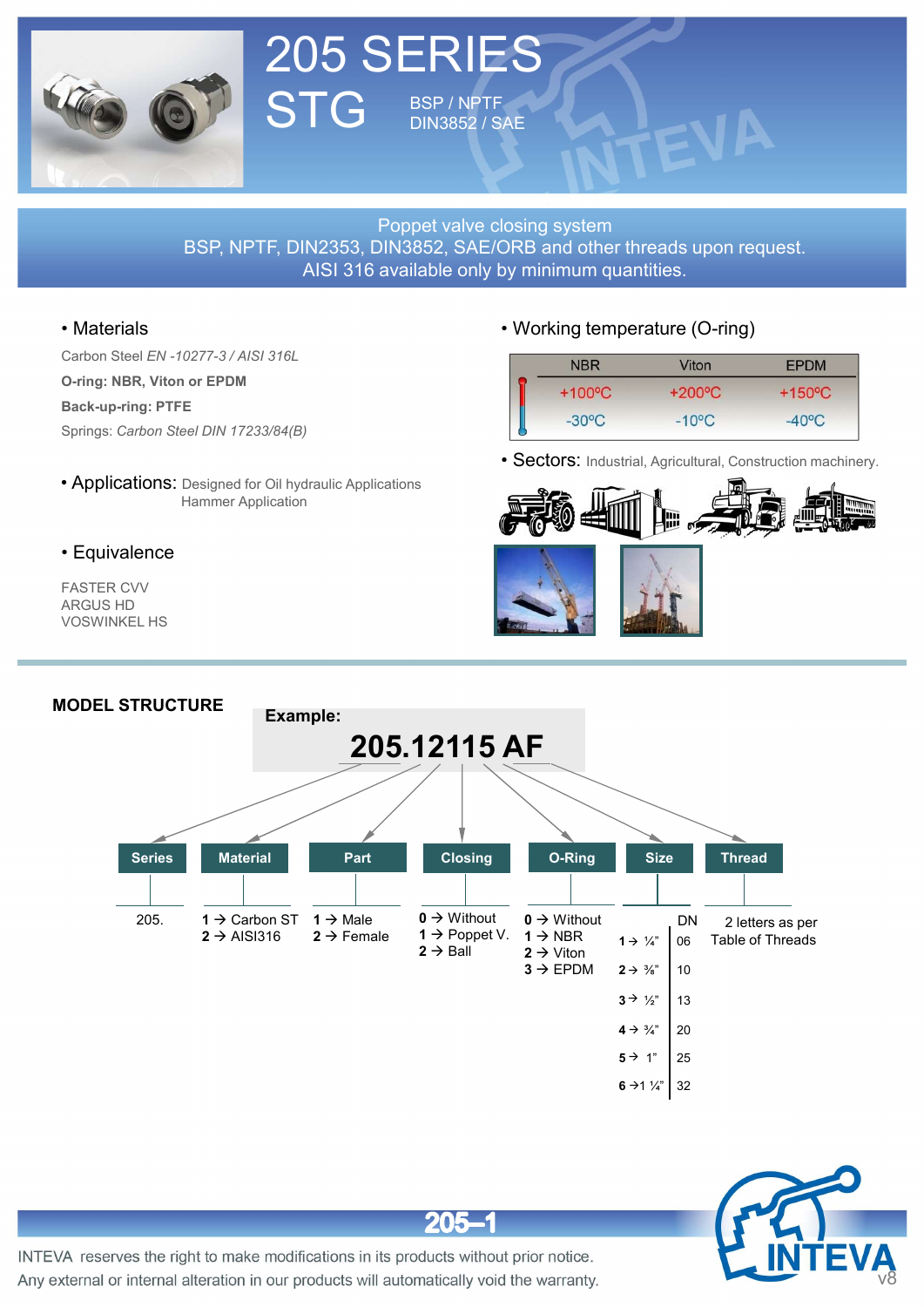

## 205 SERIES STG BSP/NPTF DIN3852 / SAE







INTEVA reserves the right to make modifications in its products without prior notice. Any external or internal alteration in our products will automatically void the warranty.

 $205 - 2$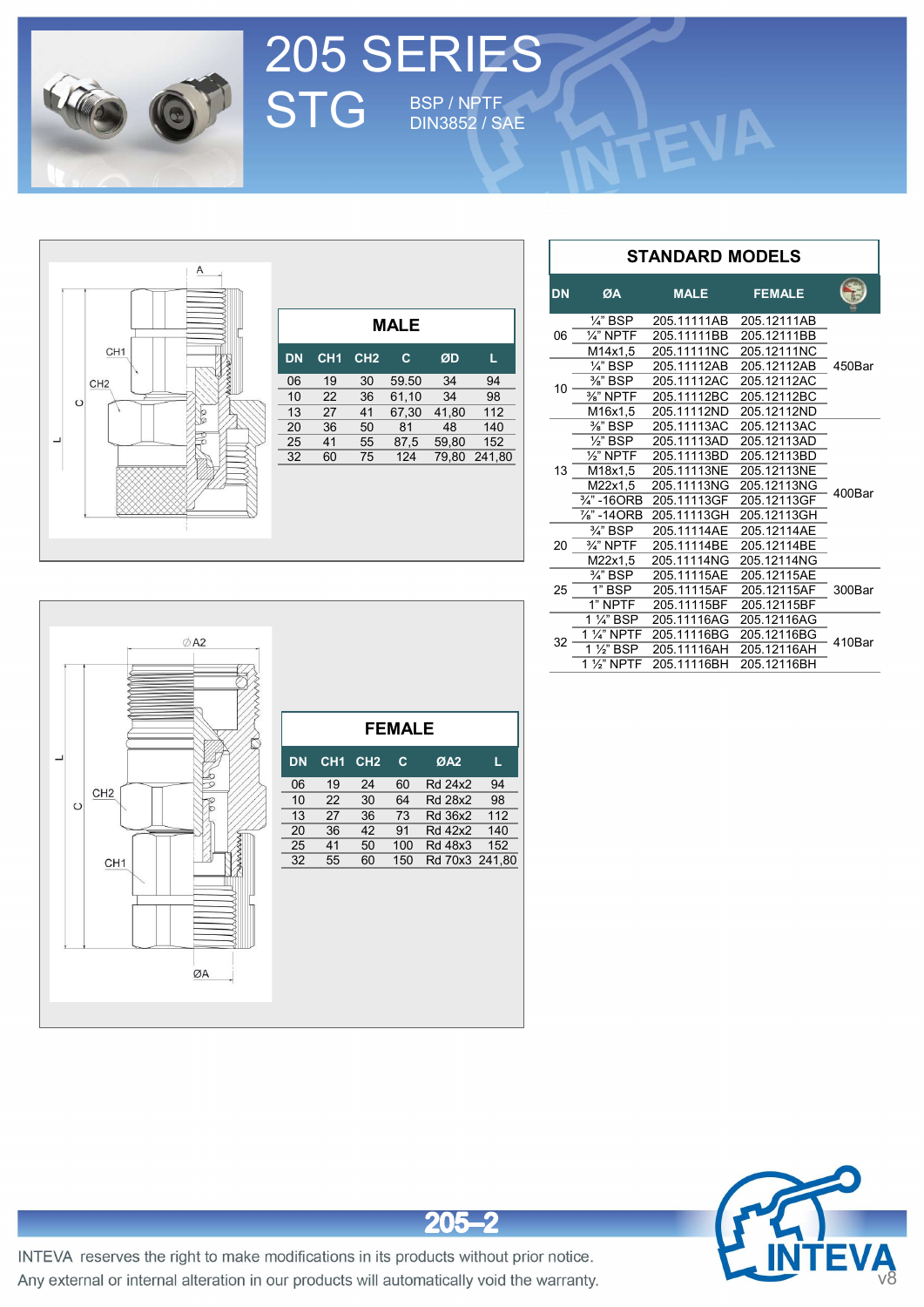

|                  |                   |             |                          | 205 SERIES<br>STG BSP/NPTF |                                       |
|------------------|-------------------|-------------|--------------------------|----------------------------|---------------------------------------|
|                  |                   |             |                          |                            |                                       |
|                  |                   |             |                          | <b>DIN3852 / SAE</b>       |                                       |
|                  |                   |             |                          |                            |                                       |
|                  |                   |             |                          |                            |                                       |
|                  |                   |             |                          | <b>TECHNICAL DATA</b>      |                                       |
| <b>DN</b>        | <b>Rated Flow</b> |             | Min Burst Pressure (bar) |                            | <b>Max. Working Pressure</b>          |
|                  |                   | <b>Male</b> | Female                   | Coupled                    |                                       |
| 06               | $12$ l/m          | 1580        | 1500                     | 1800                       | <b>500 Bar</b>                        |
| 10               | 32 l/m            | 1750        | 1680                     | 1800                       | <b>450 Bar</b>                        |
| 13               | 75 l/m            | 1580        | 1500                     | 1600                       | <b>400 Bar</b>                        |
| 20               | 145 l/m           | 1520        | 1400                     | 1600                       | <b>400 Bar</b>                        |
| 25               | 255 l/m           | 1200        | 1150                     | 1200                       | 350 Bar                               |
| 32               | 440 l/m           | 1450        | 1520                     | 1650                       | <b>410 Bar</b>                        |
|                  |                   |             |                          |                            | Test performed according to ISO 18869 |
| $\Delta p$ (bar) |                   |             |                          |                            |                                       |
|                  | 5                 |             |                          |                            | <b>PRESSURE DROP</b>                  |
|                  |                   |             |                          |                            |                                       |





 $205 - 3$ 



INTEVA reserves the right to make modifications in its products without prior notice. Any external or internal alteration in our products will automatically void the warranty.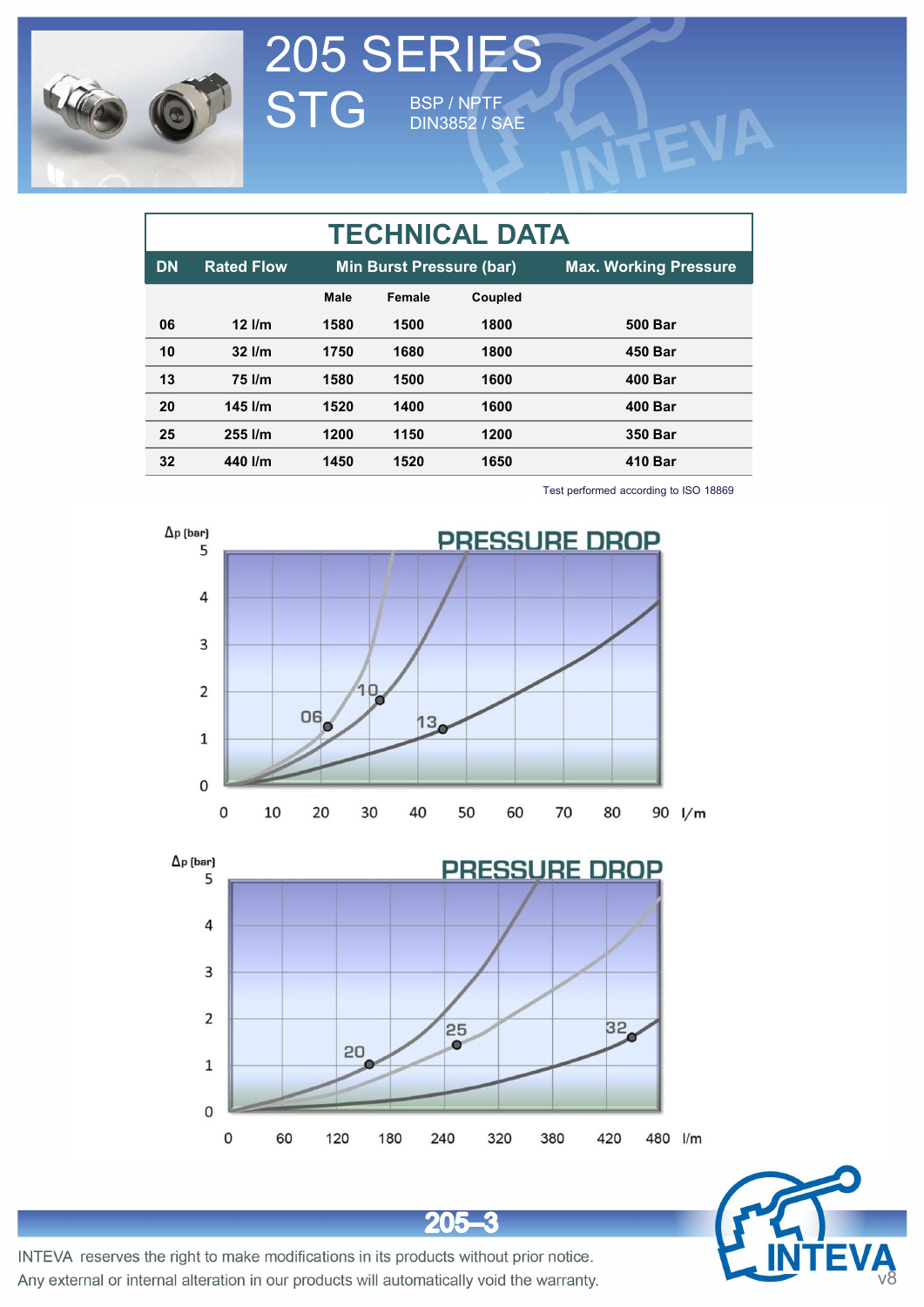

205 SERIES<br>STG DIN2353

# ØA  $\phi$ T Ш CH<sub>1</sub>-CH<sub>2</sub>  $\mid$ o  $\overline{\phantom{0}}$ ØD

|           |         |            | <b>STANDARD MALE MODELS</b> |        |                 |                 |       |       |    |        |
|-----------|---------|------------|-----------------------------|--------|-----------------|-----------------|-------|-------|----|--------|
| <b>DN</b> | ØA      | REF.<br>ØT |                             |        | CH <sub>1</sub> | CH <sub>2</sub> | c     | ØD    | Е  | L.     |
| 06        | M12x1,5 | 6L         | 205.11111JB                 | 450Bar | 19              | 30              | 58,5  | 29,5  | 10 | 91,3   |
|           | M14x1,5 | 8L         | 205.11111JC                 |        |                 |                 |       |       |    |        |
|           | M18x1,5 | 12L        | 205.11112JE                 |        |                 |                 |       |       |    |        |
|           | M14x1,5 | 8L         | 205.11112JC                 |        |                 |                 |       |       |    |        |
| 10        | M16x1,5 | 10L        | 205.11112JD                 | 450Bar | 22              | 36              | 62,1  | 34    | 12 | 96     |
|           | M16x1,5 | 8S         | 205.11112KD                 |        |                 |                 |       |       |    |        |
|           | M18x1,5 | 10S        | 205.11112KE                 |        |                 |                 |       |       |    |        |
|           | M20x1,5 | 12S        | 205.11112KF                 |        |                 |                 |       |       |    |        |
|           | M14x1,5 | 8L         | 205.11113JC                 |        |                 |                 |       |       |    |        |
|           | M16x1,5 | 10L        | 205.11113JD                 |        |                 |                 |       |       |    |        |
|           | M18x1,5 | 12L        | 205.11113JE                 |        |                 |                 |       |       |    |        |
|           | M22x1,5 | 15L        | 205.11113JG                 |        |                 |                 |       |       |    |        |
| 13        | M26x1,5 | 18L        | 205.11113JI                 | 400Bar | 27              | 41              | 63,30 | 40,50 | 12 | 101    |
|           | M18x1,5 | 10S        | 205.11113KE                 |        |                 |                 |       |       |    |        |
|           | M20x1,5 | <b>12S</b> | 205.11113KF                 |        |                 |                 |       |       |    |        |
|           | M22x1,5 | 14S        | 205.11113KG                 |        |                 |                 |       |       |    |        |
|           | M24x1,5 | 16S        | 205.11113KH                 |        |                 |                 |       |       |    |        |
|           | M18x1,5 | 12L        | 205.11114JE                 |        |                 |                 |       |       |    | 119    |
|           | M22x1,5 | 15L        | 205.11114JG                 |        | 36              |                 | 72    |       | 12 |        |
|           | M26x1,5 | 18L        | 205.11114JI                 |        |                 | 41              |       | 48    |    | 124    |
| 20        | M30x2   | 22L        | 205.11114JJ                 | 400Bar |                 |                 | 78    |       | 18 | 136    |
|           | M22x1,5 | 14S        | 205.11114KG                 |        |                 |                 | 72    |       | 12 | 119    |
|           | M24x1,5 | 16S        | 205.11114KH                 |        |                 |                 |       |       |    |        |
|           | M30x2   | 20S        | 205.11114KJ                 |        |                 |                 | 76    |       | 16 | 127    |
|           | M26x1,5 | 18L        | 205.11115JI                 |        |                 |                 |       |       | 12 |        |
|           | M30x2   | 22L        | 205.11115JJ                 |        |                 |                 | 70,50 |       | 18 | 146    |
|           | M36x2   | 28L        | 205.11115JK                 |        |                 |                 |       |       |    |        |
| 25        | M45x2   | 35L        | 205.11115JM                 | 300Bar | 41              | 55              | 68,50 | 59.80 | 16 | 142    |
|           | M30x2   | 20S        | 205.11115KJ                 |        |                 |                 |       |       |    |        |
|           | M36x2   | 25S        | 205.11115KK                 |        |                 |                 |       |       | 18 | 146    |
|           | M42x2   | 30S        | 205.11115KL                 |        | 46              |                 | 70,50 |       |    |        |
|           | M52x2   | 38S        | 205.11115KN                 |        | 55              |                 |       |       | 20 | 150    |
|           | M42x2   | 30S        | 205.11116KL                 |        | 50              |                 |       |       |    |        |
| 32        | M52x2   | 38S        | 205.11116KN                 | 410Bar | 55              | 75              | 143   | 79,80 | 20 | 243,80 |



|           | <b>STANDARD FEMALE MODELS</b> |            |             |        |                 |                 |     |                 |    |        |  |  |  |  |  |
|-----------|-------------------------------|------------|-------------|--------|-----------------|-----------------|-----|-----------------|----|--------|--|--|--|--|--|
| <b>DN</b> | ØA                            | ØT         | REF.        |        | CH <sub>1</sub> | CH <sub>2</sub> | B   | ØA <sub>2</sub> | E. | ш      |  |  |  |  |  |
| 06        | M12x1,5                       | 6L         | 205.12111JB | 450Bar | 19              | 24              | 59  | <b>Rd 24x2</b>  | 10 | 91,3   |  |  |  |  |  |
|           | M14x1,5                       | 8L         | 205.12111JC |        |                 |                 |     |                 |    |        |  |  |  |  |  |
|           | M18x1,5                       | 12L        | 205.12112JE |        |                 |                 |     |                 |    |        |  |  |  |  |  |
|           | M14x1,5                       | 8L         | 205.12112JC |        | 22              |                 |     |                 |    |        |  |  |  |  |  |
| 10        | M16x1,5                       | 10L        | 205.12112JD | 450Bar |                 | 24              | 63  | <b>Rd 28x2</b>  | 12 | 96     |  |  |  |  |  |
|           | M16x1,5                       | 8S         | 205.12112KD |        |                 |                 |     |                 |    |        |  |  |  |  |  |
|           | M18x1,5                       | 10S        | 205.12112KE |        |                 |                 |     |                 |    |        |  |  |  |  |  |
|           | M20x1,5                       | <b>12S</b> | 205.12112KF |        |                 |                 |     |                 |    |        |  |  |  |  |  |
|           | M14x1,5                       | 8L         | 205.12113JC |        |                 |                 |     |                 |    |        |  |  |  |  |  |
|           | M16x1,5                       | 10L        | 205.12113JD |        |                 |                 |     |                 |    |        |  |  |  |  |  |
|           | M18x1,5                       | 12L        | 205.12113JE |        |                 |                 |     |                 |    |        |  |  |  |  |  |
|           | M22x1,5                       | 15L        | 205.12113JG |        |                 |                 |     |                 |    |        |  |  |  |  |  |
| 13        | M26x1,5                       | 18L        | 205.12113JI | 400Bar | 27              | 32              | 66  | <b>Rd 36x2</b>  | 12 | 101    |  |  |  |  |  |
|           | M18x1,5                       | 10S        | 205.12113KE |        |                 |                 |     |                 |    |        |  |  |  |  |  |
|           | M20x1,5                       | 12S        | 205.12113KF |        |                 |                 |     |                 |    |        |  |  |  |  |  |
|           | M22x1,5                       | 14S        | 205.12113KG |        |                 |                 |     |                 |    |        |  |  |  |  |  |
|           | M24x1,5                       | 16S        | 205.12113KH |        |                 |                 |     |                 |    |        |  |  |  |  |  |
|           | M18x1,5                       | 12L        | 205.12114JE |        |                 |                 |     |                 |    |        |  |  |  |  |  |
|           | M22x1,5                       | 15L        | 205.12114JG |        |                 | 36              | 78  |                 | 12 | 119    |  |  |  |  |  |
|           | M26x1,5                       | <b>18L</b> | 205.12114JI |        |                 |                 |     |                 |    |        |  |  |  |  |  |
| 20        | M30x2                         | 22L        | 205.12114JJ | 400Bar | 36              |                 | 84  | <b>Rd 42x2</b>  | 18 | 131    |  |  |  |  |  |
|           | M22x1,5                       | 14S        | 205.12114KG |        |                 |                 | 78  |                 | 12 | 119    |  |  |  |  |  |
|           | M24x1,5                       | 16S        | 205.12114KH |        |                 |                 |     |                 |    |        |  |  |  |  |  |
|           | M30x2                         | 20S        | 205.12114KJ |        |                 |                 | 82  |                 | 16 | 127    |  |  |  |  |  |
|           | M26x1,5                       | <b>18L</b> | 205.12115JI |        |                 |                 | 91  |                 | 12 |        |  |  |  |  |  |
|           | M30x2                         | 22L        | 205.12115JJ |        |                 |                 | 97  |                 |    | 146    |  |  |  |  |  |
|           | M36x2                         | 28L        | 205.12115JK |        | 41              |                 | 97  |                 | 18 |        |  |  |  |  |  |
|           | M45x2                         | 35L        | 205.12115JM |        |                 | 41              | 95  |                 |    | 142    |  |  |  |  |  |
| 25        | M30x2                         | 20S        | 205.12115KJ | 300Bar |                 |                 |     | Rd 48X3         | 16 |        |  |  |  |  |  |
|           | M36x2                         | 25S        | 205.12115KK |        |                 |                 | 97  |                 | 18 | 146    |  |  |  |  |  |
|           | M42x2                         | 30S        | 205.12115KL |        | 46              |                 |     |                 |    |        |  |  |  |  |  |
|           | M52x2                         | 38S        | 205.12115KN |        | 55              |                 | 99  |                 | 20 | 150    |  |  |  |  |  |
| 32        | M42x2                         | 30S        | 205.12116KL | 410Bar | 50              | 60              |     |                 |    |        |  |  |  |  |  |
|           | M52x2                         | 38S        | 205.12116KN |        | $\overline{55}$ |                 | 151 | <b>Rd 70x3</b>  | 20 | 243,80 |  |  |  |  |  |



INTEVA reserves the right to make modifications in its products without prior notice. Any external or internal alteration in our products will automatically void the warranty.

205

J,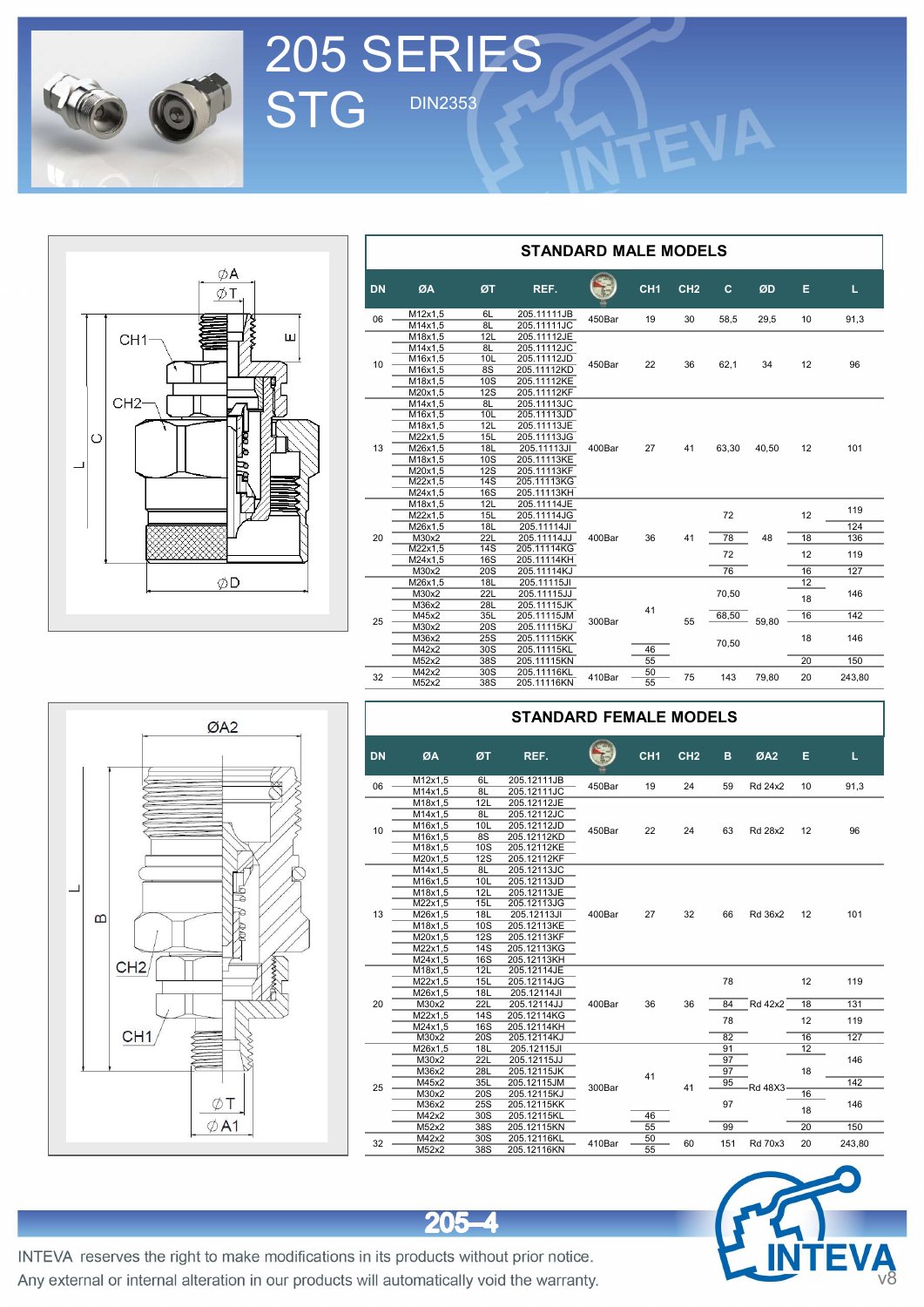

205 SERIES

STG DIN2353



|           | <b>SERIES</b>                 |                          |                                           |                             |                 |                 |                             |                                     |         |                |                          |  |
|-----------|-------------------------------|--------------------------|-------------------------------------------|-----------------------------|-----------------|-----------------|-----------------------------|-------------------------------------|---------|----------------|--------------------------|--|
|           | <b>DIN2353</b>                |                          |                                           |                             |                 |                 |                             |                                     |         |                |                          |  |
|           |                               |                          |                                           |                             |                 |                 |                             |                                     |         |                |                          |  |
|           |                               |                          |                                           |                             |                 |                 |                             |                                     |         |                |                          |  |
|           |                               |                          |                                           |                             |                 |                 |                             |                                     |         |                |                          |  |
|           |                               |                          |                                           | <b>STANDARD MALE MODELS</b> |                 |                 |                             |                                     |         |                |                          |  |
| <b>DN</b> | ØA                            | ØТ                       | REF.                                      |                             | CH <sub>1</sub> | CH <sub>2</sub> | CH <sub>3</sub>             | c.                                  | ØD      | Е.             | L.                       |  |
| 06        | M12x1,5<br>M14x1,5<br>M14x1,5 | 6L<br>8L<br>8L           | 205.11111LB<br>205.11111LC<br>205.11112LC | 450Bar                      | 19              | 30              | 19<br>17<br>19              | 73,5<br>80,50<br>81,50              | 29,5    | 24<br>34<br>34 | 121,3<br>135,3<br>151,50 |  |
| 10        | M16x1,5<br>M16x1,5<br>M18x1,5 | 10L<br>8S<br>10S         | 205.11112LD<br>205.11112MD<br>205.11112ME | 450Bar                      | 22              | 30              | 22<br>$\overline{24}$       | 65,20<br>75,20                      | 34      | 26<br>27       | 127,50<br>138,20         |  |
|           | M20x1,5<br>M14x1,5<br>M16x1,5 | 12S<br>8L<br>10L         | 205.11112MF<br>205.11113LC<br>205.11113LD |                             |                 |                 | 22<br>19<br>$\overline{22}$ | 85,50<br>86,50                      |         | 34<br>35       | 156,50<br>157,50         |  |
|           | M18x1,,5<br>M22x1,5           | 12L<br>15L               | 205.11113LE<br>205.11113LG                |                             | 27              |                 | 24<br>27<br>30              | 75,50<br>86,50                      |         | 24<br>33       | 136,50<br>157,50         |  |
| 13        | M26x1,5<br>M18x1,5<br>M20x1,5 | 18L<br>10S<br>12S        | 205.11113LI<br>205.11113ME<br>205.11113MF | 400Bar                      |                 | 36              | 24<br>22                    | 75,50                               | 41,80   | 24             | 136,50                   |  |
|           | M22x1,5<br>M24x1,5<br>M18x1,5 | 14S<br>16S<br>121        | 205.11113MG<br>205.11113MH<br>205.11114LE |                             |                 |                 | 27<br>30<br>24              | 86,50<br>86                         |         | 35<br>26       | 157,50<br>157            |  |
| 20        | M22x1,5<br>M26x1,5<br>M30x2   | 15L<br>18L<br>22L        | 205.11114LG<br>205.11114LI<br>205.11114LJ | 400Bar                      | 36              | 41              | $\overline{27}$<br>30<br>36 | 93<br>94                            | 48      | 33<br>34       | 171<br>173               |  |
|           | M24x1,5<br>M30x2<br>M26x1,5   | 16S<br>20S<br><b>18L</b> | 205.11114MH<br>205.11114MJ<br>205.11115LI |                             |                 |                 | 30<br>$\overline{36}$<br>30 | 89<br>96<br>99,50                   |         | 29<br>36<br>33 | 163<br>185,50            |  |
| 25        | M30x2<br>M36x2<br>M45x2       | 22L<br>28L<br>35L        | 205.11115LJ<br>205.11115LK<br>205.11115LM | 300Bar                      | 41              | 55              | 36<br>41<br>55              | 100,50<br>$\frac{102,50}{10}$ 59,80 |         | 34<br>36       | 187,50<br>191,50         |  |
|           | M30x2<br>M36x2<br>M42x2       | 20S<br>25S<br>30S        | 205.11115MJ<br>205.11115MK<br>205.11115ML |                             |                 |                 | 36<br>41<br>50              | 101,50<br>104,50<br>106,50          |         | 35<br>38<br>40 | 189,50<br>195,50         |  |
| 32        | M52x2<br>M42x2                | 38S<br>30S               | 205.11115MN<br>205.11116ML                | 410Bar                      | 50              | 75              | 65<br>50                    | 143                                 |         | 40             | 199,50<br>284            |  |
|           |                               |                          |                                           |                             |                 |                 |                             |                                     |         |                |                          |  |
|           |                               |                          | <b>STANDARD FEMALE MODELS</b>             |                             |                 |                 |                             |                                     |         |                |                          |  |
| <b>DN</b> | ØA                            | ØT                       | REF.                                      |                             | CH1 E/C         |                 | CH <sub>3</sub>             | B                                   | ØA1     | E.             | L.                       |  |
| 06        | M12x1,5<br>M14x1,5            | 6L<br>8L                 | 205.12111LB<br>205.12111LC                | 450Bar                      | 19              | 24              | 19<br>17                    | 74<br>81                            | Rd 24x2 | 24<br>34       | 121,3<br>135,3           |  |
| 10        | M14x1,5<br>M16x1,5<br>M16x1,5 | 8L<br>10L<br>8S          | 205.12112LC<br>205.12112LD<br>205.12112MD | 450Bar                      | 22              | 24              | 19<br>22                    | 85<br>77                            | Rd 28x2 | 34<br>26       | 151,50<br>127,50         |  |
|           | M18x1,5<br>M20x1,5            | 10S<br>12S               | 205.12112ME<br>205.12112MF                |                             |                 |                 | $\overline{24}$<br>22       | 780                                 |         | 27             | 138,20                   |  |

|        | ØA1                                                                                       |
|--------|-------------------------------------------------------------------------------------------|
| m<br>┙ | CH2<br>Ĩ<br>CH1<br>È<br>Ш<br><b>MANANTA</b><br>CH3<br>$\frac{\varnothing}{\varnothing A}$ |

|           |                |            | <b>STANDARD FEMALE MODELS</b> |              |                 |     |                       |                 |                |        |        |
|-----------|----------------|------------|-------------------------------|--------------|-----------------|-----|-----------------------|-----------------|----------------|--------|--------|
| <b>DN</b> | ØA             | ØT         | REF.                          |              | CH <sub>1</sub> | E/C | CH <sub>3</sub>       | B               | ØA1            | Е      | L      |
| 06        | M12x1,5        | 6L         | 205.12111LB                   | 450Bar       | 19              | 24  | 19                    | 74              | Rd 24x2        | 24     | 121,3  |
|           | M14x1.5        | 8L         | 205.12111LC                   |              |                 |     | 17                    | 81              |                | 34     | 135,3  |
|           | M14x1,5        | 8L         | 205.12112LC                   |              |                 |     | 19                    | 85              |                | 34     | 151,50 |
|           | M16x1,5        | 10L        | 205.12112LD                   |              |                 |     | 22                    | $\overline{77}$ |                | 26     | 127,50 |
| 10        | M16x1,5        | 8S         | 205.12112MD                   | 450Bar       | 22              | 24  |                       |                 | <b>Rd 28x2</b> |        |        |
|           | M18x1,5        | 10S        | 205.12112ME                   |              | 24<br>780       |     | 27                    | 138,20          |                |        |        |
|           | M20x1,5        | 12S        | 205.12112MF                   |              |                 |     | 22                    |                 |                |        |        |
|           | M14x1,5        | 8L         | 205.12113LC                   |              |                 |     | 19                    | 88              |                | 34     | 156,50 |
|           | M16x1,5        | 10L        | 205.12113LD                   |              |                 |     | $\overline{22}$       | 89              |                | 35     | 157,50 |
|           | M18x1.,5       | 12L        | 205.12113LE                   | 27<br>400Bar |                 |     | 24                    | 78              |                | 24     | 136,50 |
|           | M22x1,5        | 15L        | 205.12113LG                   |              |                 |     | 27                    | 89              |                | 35     | 157,50 |
| 13        | M26x1,5        | <b>18L</b> | 205.12113LI                   |              |                 | 32  | 30                    |                 | Rd36x2         |        |        |
|           | M18x1,5        | 10S        | 205.12113ME                   |              |                 | 24  | 78                    |                 | 24             | 136,50 |        |
|           | M20x1,5        | 12S        | 205.12113MF                   |              |                 |     | $\overline{22}$       |                 |                |        |        |
|           | M22x1,5        | 14S        | 205.12113MG                   |              |                 |     | $\overline{27}$       | 88              |                | 35     | 157,50 |
|           | M24x1,5        | 16S        | 205.12113MH                   |              |                 |     | $\overline{30}$       |                 |                |        |        |
|           | M18x1,5        | 121        | 205.12114LE                   |              |                 |     | 24                    | 92              |                | 26     | 157    |
|           | M22x1,5        | 15L        | 205.12114LG                   |              |                 |     | 27                    | 93              |                | 33     | 171    |
| 20        | M26x1,5        | <b>18L</b> | 205.12114LI                   | 400Bar       | 36              | 36  | 30                    |                 | <b>Rd 42x2</b> |        |        |
|           | M30x2          | 22L        | 205.12114LJ                   |              |                 |     | $\overline{36}$       | 99              |                | 34     | 173    |
|           | M24x1,5        | 16S        | 205.12114MH                   |              |                 |     | 30                    | 100             |                | 29     |        |
|           | M30x2          | 20S        | 205.12114MJ                   |              |                 |     | 36                    | 95              |                | 36     | 163    |
|           | M26x1,5        | <b>18L</b> | 205.12115LI                   |              |                 |     | 30                    | 112             |                | 33     | 185,50 |
|           | M30x2<br>M36x2 | 22L<br>28L | 205.12115LJ<br>205.12115LK    |              |                 |     | 36<br>$\overline{41}$ | 113             |                | 34     | 187,50 |
|           |                | 35L        |                               |              |                 |     |                       | 115             |                | 36     | 191,50 |
| 25        | M45x2          | 20S        | 205.12115LM<br>205.12115MJ    | 300Bar       | 41              | 41  | 55<br>36              | 114             | Rd 48x3        | 35     |        |
|           | M30x2<br>M36x2 | 25S        | 205.12115MK                   |              |                 |     | 41                    | 117             |                | 38     | 189,50 |
|           | M42x2          | 30S        | 205.12115ML                   |              |                 |     | 50                    |                 |                |        | 195,50 |
|           | M52x2          | 38S        | 205.12115MN                   |              |                 |     | 65                    | 119             |                | 40     | 199,50 |
| 32        | M42x2          | 30S        | 205.12116ML                   | 410Bar       | 50              | 60  | 50                    | 171             | <b>Rd 70x3</b> | 40     | 284    |
|           |                |            |                               |              |                 |     |                       |                 |                |        |        |



INTEVA reserves the right to make modifications in its products without prior notice. Any external or internal alteration in our products will automatically void the warranty.

 $205 - 5$